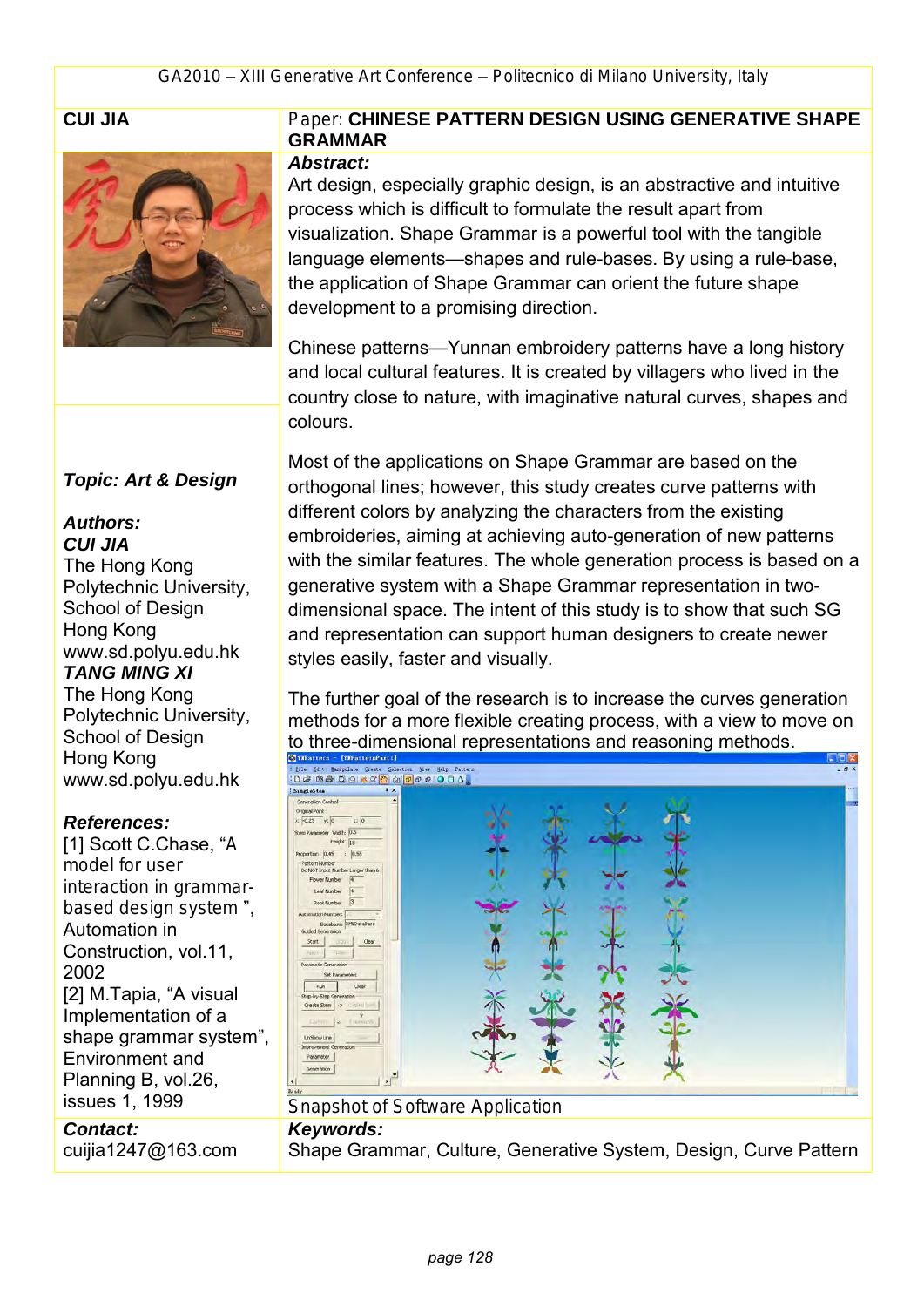# CHINESE PATTERN DESIGN USING GENERATIVE SHAPE GRAMMAR

#### CUI JIA

*School of Design The Hong Kong Polytechnic University Hung Hom, Hong Kong e-mail: cuijia1247@163.com* 

#### Prof. TANG MING XI

*School of Design The Hong Kong Polytechnic University Hung Hom, Hong Kong e-mail: sdtang@polyu.edu.hk* 

## Abstract:

Art design, especially graphic design, is an abstractive and intuitive process which is difficult to formulate apart from visualization. Shape Grammar can be a powerful tool using the elements of shapes and rules for transformations. With a rule base, the application of Shape Grammar can orient the future shape development to a promising direction. Yunnan embroidery patterns have a long history and local cultural features. They are created by villagers who lived in the country close to nature, with imaginative natural curves, shapes and colours. Most of the applications on Shape Grammar so far are based on the orthogonal lines. However, this study creates curvy patterns with different colours by analyzing the characters of the existing embroideries created by the villagers, aiming at achieving auto-generation of new patterns with the similar features. The whole process is based on a generative system with a Shape Grammar representation in two-dimensional space. The intent of this study is to show that such SG and representation can support human designers to create newer styles easily, faster and visually.

## 1 Introduction

"Much good design evolves: the design is tested, problem areas are discovered and modified, and then it is continually retested and remodified until time, energy, and resource run out" [1]. This is the characteristic natural design process. During this process, the bad features are changed and good ones are reserved. However, at present, designers face many challenges, including the changing requirements of business, increased pace of society and the fastidious consumers. These challenges do not allow a slow, careful selection of an object over a long time. Many design decisions have to be made quickly during design process.

Originally, as the analysis tools of classical architecture structure, Shape Grammar was introduced by Stiny and Gips in 1972 [2]. Then more and more researchers noticed its excellent potential and creative ability as an assistant method in design.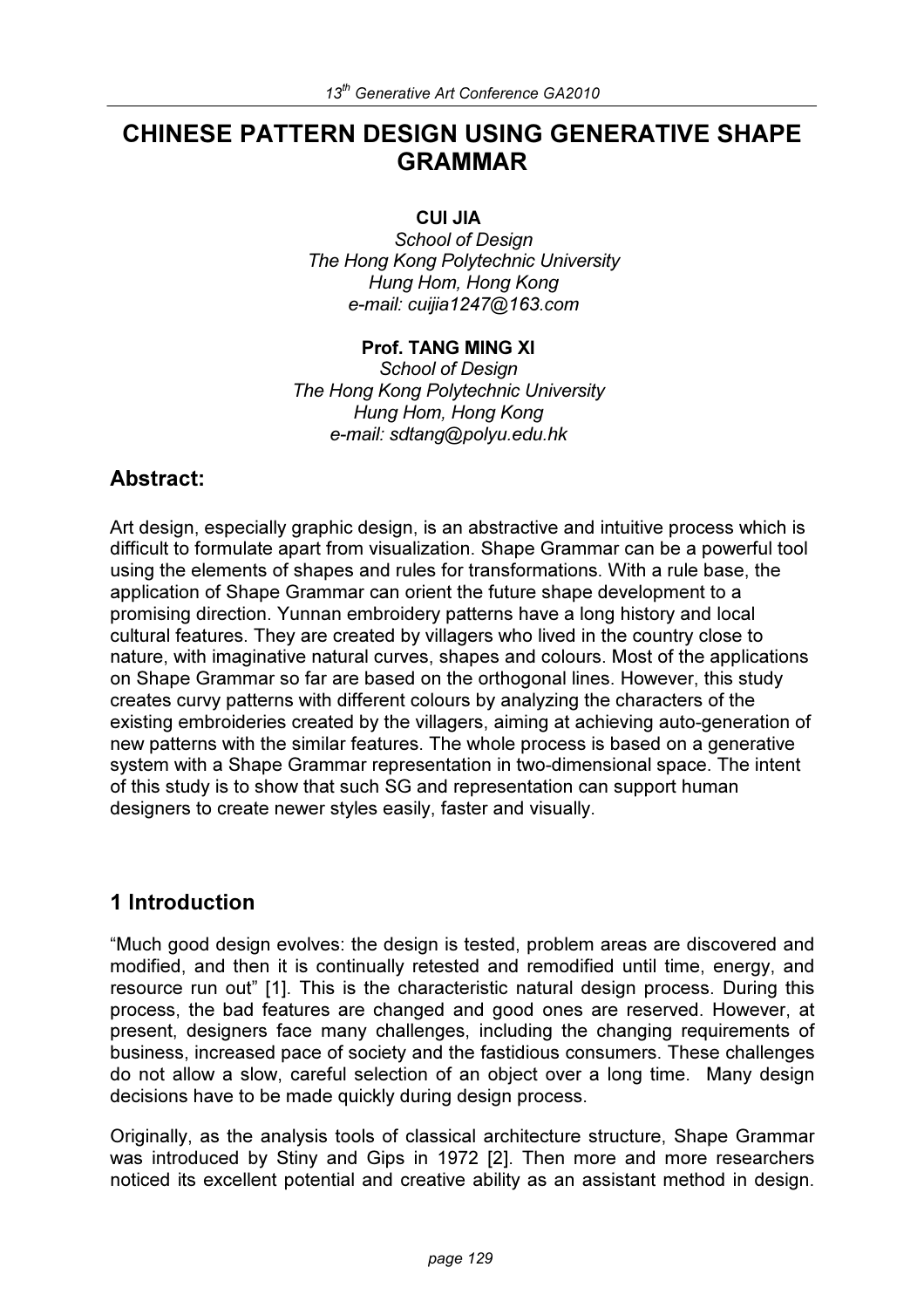Although there are many works which showed the validity of the Shape Grammar schema for generating and analyzing new designs, we still argued that it did not make use of the advantages as an explorative and creative design tool to decrease design time and enhance the effectiveness. The first reason is that many designs are produced manually. The instantaneous inspiration and the unfixed design methods make it difficulty to develop a general design model in computers. Secondly, even in a digital system, the applications are mostly restricted in orthogonal fields because of the difficulties in orientation in coordinate systems [3]. The third reason is that multiple knowledge representation for subjective and perceptive design objects does not exist. Lastly, there are some barriers of human-system interaction, which does not only affect human-machine interface, but also the bilateral communication actions.

In this paper, we attempt to overcome the limitations mentioned above. We present an auto-generation system embedding the method of Shape Grammar to design Yunnan embroidery patterns which a have long history in the southwest of China. The features of this system are followed:

- Auto-generation based a computer digital system;
- **Curvilinear pattern generation by Shape Grammar;**
- Multi-level knowledge representation abstracted from the existing art work; and
- **•** Improved communication between user and system.

## 2 Shape Grammar

#### 2.1 Shape Grammar Development on Design

The mature Shape Grammar theory and its wide applications cooperated with computational support can be used as one of the core powers for computational design systems. The digital virtual technology and visual interface can be conveniently used to show the results directly for the designers and consumers. There are some previous works on this field. Tapia [5] presents a general paradigm for a computer implementation supporting computation in 2-dimensional spaces. Smyth and Edmonds [6] describe a system supporting design-aided conception using Shape Grammar for the early stage of design process, i.e., the strategic phase. Chase [7] discusses a Grammar-based production system as a powerful design tool by its ability to generate sets of designs adhering to user-specified constraints. CGA shape [4], which is a powerful adaption of Stiny's seminal Shape Grammar idea for computer graphics, which can generate the image of massive city models in a short time.

In a generative system, the solutions generated form system may be *unexpected*. Then, these unexpected solutions must be *evaluated* properly. Obviously, computational systems can create more generations than human designers by using the powerful computational ability, with whatever qualities. So, it is possible that some strange and novel creations could stimulate designers' inspiration. On the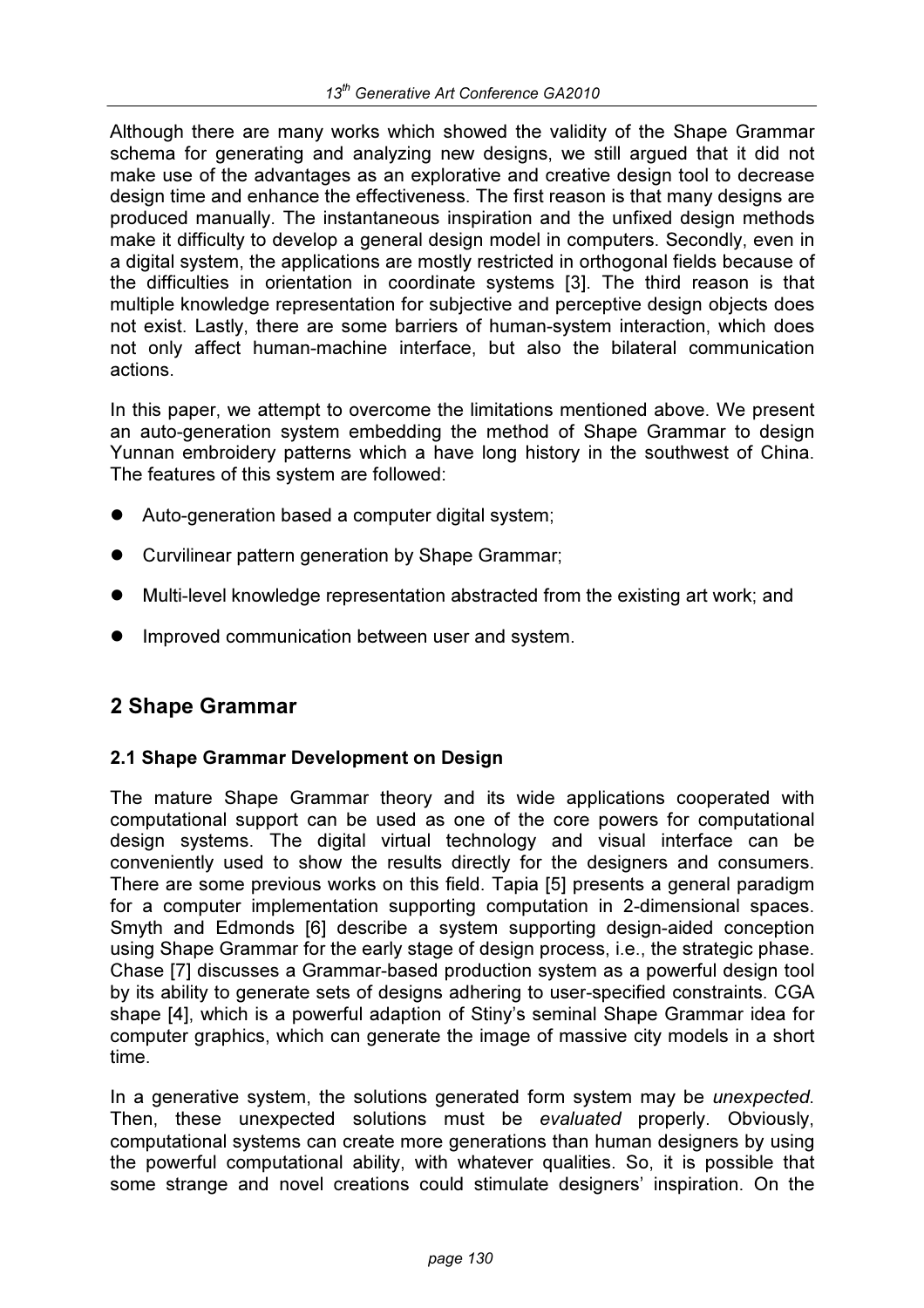other hand, it is difficult to find reasonable and interesting productions in a huge solution space without assessment mechanisms during generation process. An accurate evaluation function, for producing the "good" and "useful" solutions, is necessary for this kind of systems. For these reasons, the evolutionary methods can be combined with Shape Grammar in product design and pattern design applications. Choo [8] integrates Shape Grammar with Genetic Algorithms and demonstrates using a Coca-Cola bottle grammar as a case study. Lee and Tang [9] construct a framework for camera design using shape grammars. O' Neill [10] makes use of GE for shape representation and grammar rules for more sophisticated product design tasks.

## 2.2 Shape Grammar as a Design Language

The recursively applied rule-bases, visual shape representation and powerful analysis abilities have good work performance for design applications as assistant tools or design models. In our opinion, the role of Shape Grammar in design is similar to that of language grammar to linguistics and that of melodised rules to music composition. There are two main parts in a design application, the 'outside representation' and 'inside representation'. The 'outside representation' means what we see from the design, and the 'inside representation' means what we feel about the design. The initial shape and the generated shape set by specific rules are elements of the 'language' for the outside representation. There is no means for a single shape in the 'shape set', while the arrangement of shapes under the guidance of rule-bases will represent the thinking of designers. This same situation can be found in music and art creation. The rules can be used to generate new shapes, just as linguistic grammars provide a finite set of rules capable of generating an infinite set of linguistic constructions [11]. So, when we treat Shape Grammar as a design language, it is possible to generate infinite instances of shape arrangements from the finite shape set and rule-base with the aim to represent special style of the design. Based on this idea, we present a system framework for generating graphic pattern designs – the Yunnan embroidery pattern design – for studying the influence and effect of Shape Grammar on design.

## 3 Shape Grammar application on Yunnan Embroidery Pattern

## 3.1 Yunnan Embroidery Pattern

The Embroidery Patterns come from the weaving work of women artisans in Pingzhai village, Yunnan province, southwest China (see Fig 1). It is created by the resident ancestors who lived in the village. The creators got the inspiration from their labour in nature. The embroidery patterns with natural colourful shapes are evolved and came down from generation to generation by the local artisans. Nowadays, the ethnic designs are integrated with some modern features used to weave shoes, slings, clothes and other accoutrements (see Fig 2).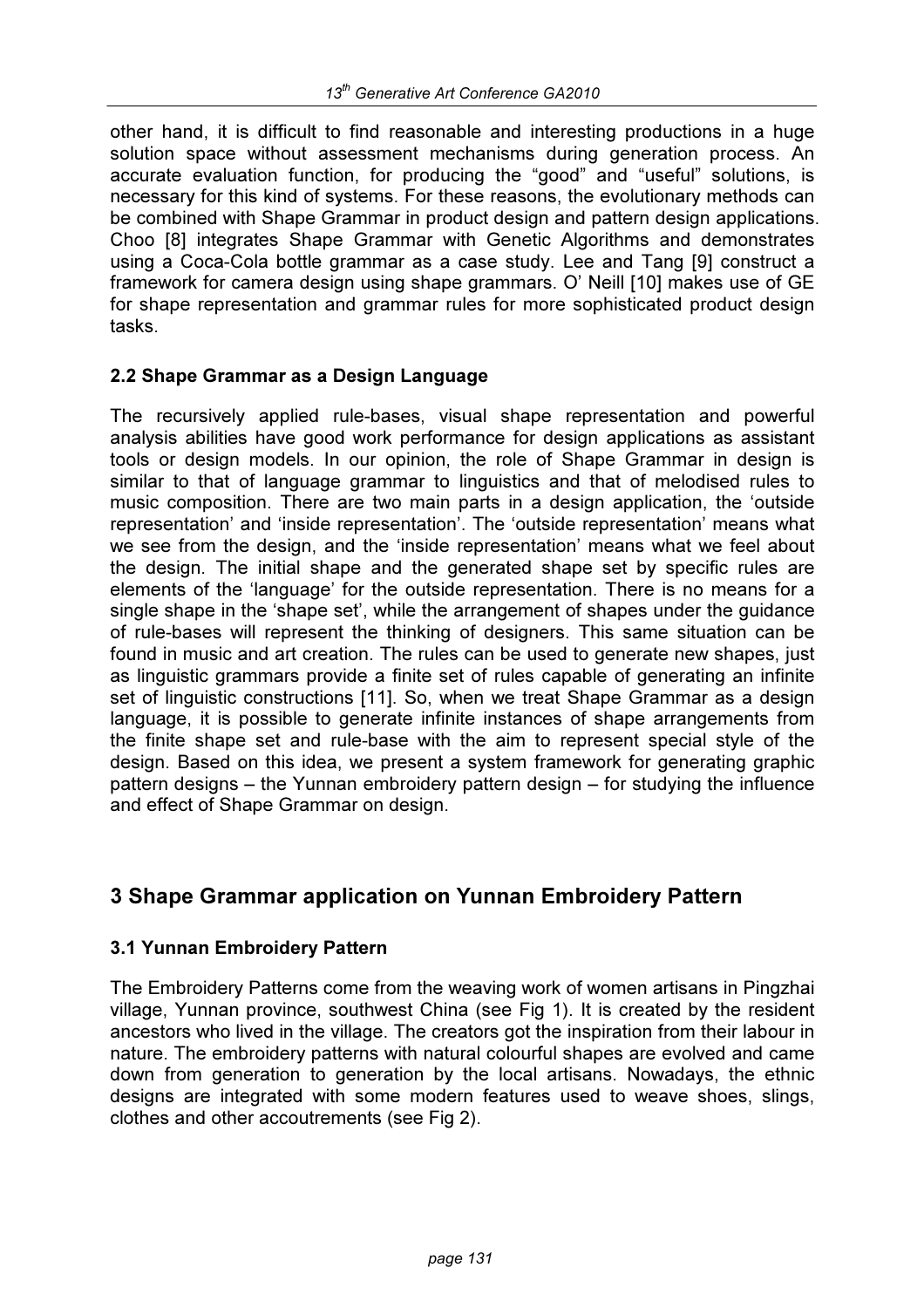

*Fig 1 the Yunnan Embroidery Pattern Fig 2 the picture of the accoutrement* 



## 3.2 Modeling of a graphic pattern

In this paper, we divided these embroidery patterns into three categories: the single stem pattern, the double stem pattern and quadrilateral pattern. We focus on the single stem pattern (see Fig 3) as their definite structure and simple combination are easy for analysis and shape rule generation. Through data information collection, we could clearly recognize that the shapes are composed of smooth curves which are difficult to generate using mathematic functions. The B-spine curve is used to depict the curvilinear pattern in pursuit of a natural shape style. We divide three main sections in the work space for different design aim: the flower pattern area, the leaf pattern area and the root pattern area. This kind of method is usually used in the first stage of sculpture and painting generation process. Then, we build a recursive model to create the pattern step by step until the end. The last step is to colour the pattern with specific colour algorithms. The whole process is based on the Shape Grammar theory and method.



*Fig 3 the three design area of single stem pattern* 

## 3.3 Shape Grammar on Pattern Design

As a design language, Shape Grammar is used to describe the feature of embroidery pattern. The elements of the 'language' are petals of the pattern, which are represented in parametric rectangles for the location at the early stage of process, then changed to the curve shapes at the following stage.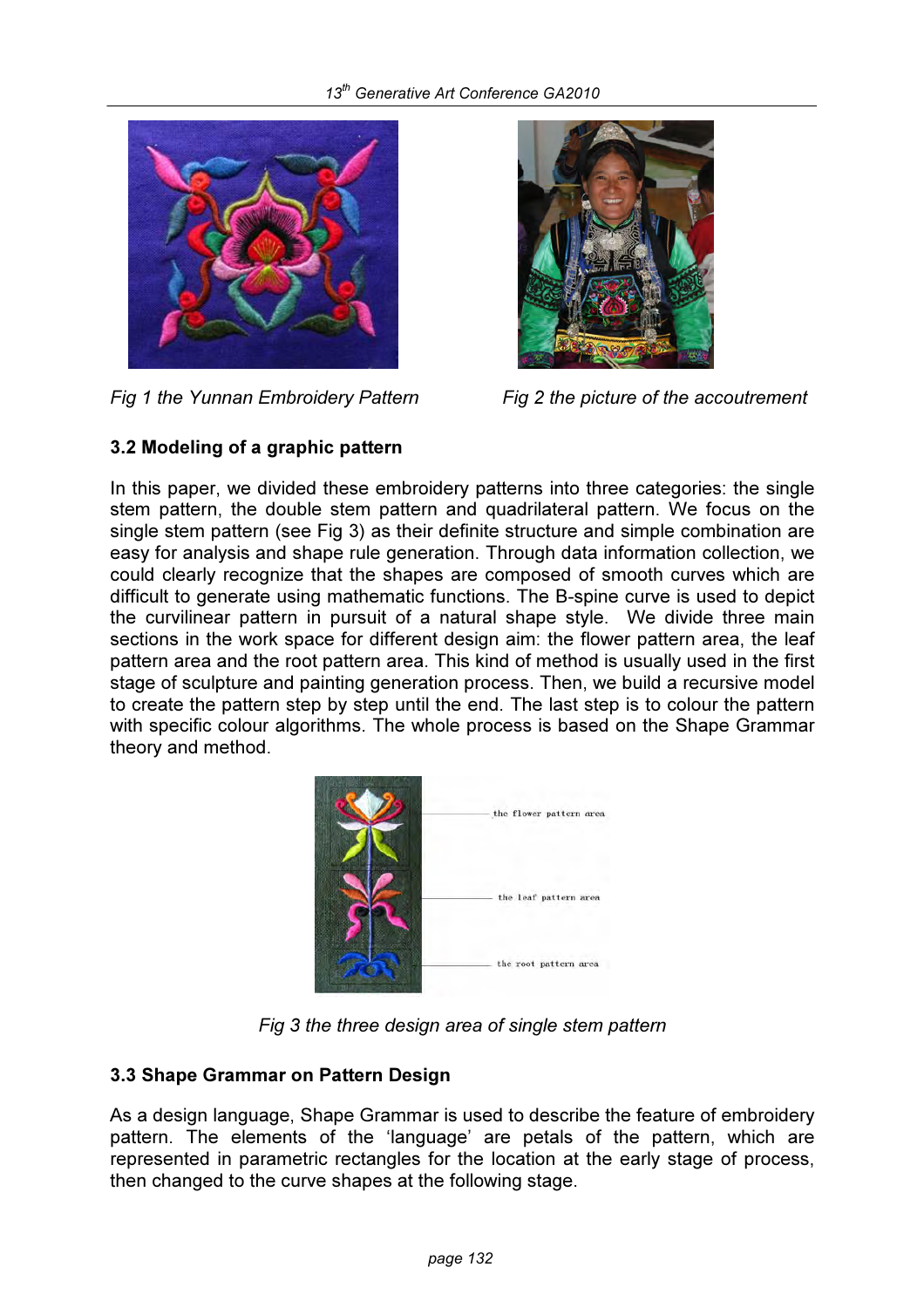One difficulty for the curve shapes in Shape Grammar is the orientation problem and the sub-shape detection problem. At the early design process, we use the rectangle to locate the petal pattern to the proper position, which can overcome the orientation problem. To the sub-shape detection problem, Ramesh Krishnamurti [12] algorithm is capable of solving the most sub-shape related problems, but not suitable for the curve shape system. So, based his algorithm, we use some reformation methods for this problem in our project. We use the Minimum external rectangle of the petal to represent the position (Plefttop, Prightdown) in 2D coordinate system, then we use the angle  $\alpha$  based X-axis to represent the orientation (See Fig 4). Of course, considering the uncertain shape of the curve petal, there will be more overlaps in the border area. We add another factor 'sub-direction' to the curve petal, which means the main work area in the rectangle. So, we need a triple set to make sure the range and position of a curve petal  $\{(\mathsf{P}_{\mathsf{lefttop}}, \ \mathsf{P}_{\mathsf{rightdown}}), \ \alpha$ , sub-direction} is properly represented.



*Fig 4 the triple set for curve shape* 

For the rule base, we generate three kinds of rules: the *original rule*, the *transitional rule* and the *terminal rule* for different phases. The *original rule* is used to locate the shape on the different main section (mentioned in 3.2). The *transitional rule* focuses on the recursive generation of petal position. The *terminal rule* is used for the curve petal replacement. The whole shapes in the rule-base are all based on parametric shapes.

The Shape Grammar on embroidery pattern:

 $SG_{pattern} = \{S, L, R, I\}$ 

S = <Rectangle, Petal>  $L = < \bullet >$ R = <*original rule*, *transitional rule*, *terminal rule*>  $= < | \rangle$ Part of the rules: Original rule:

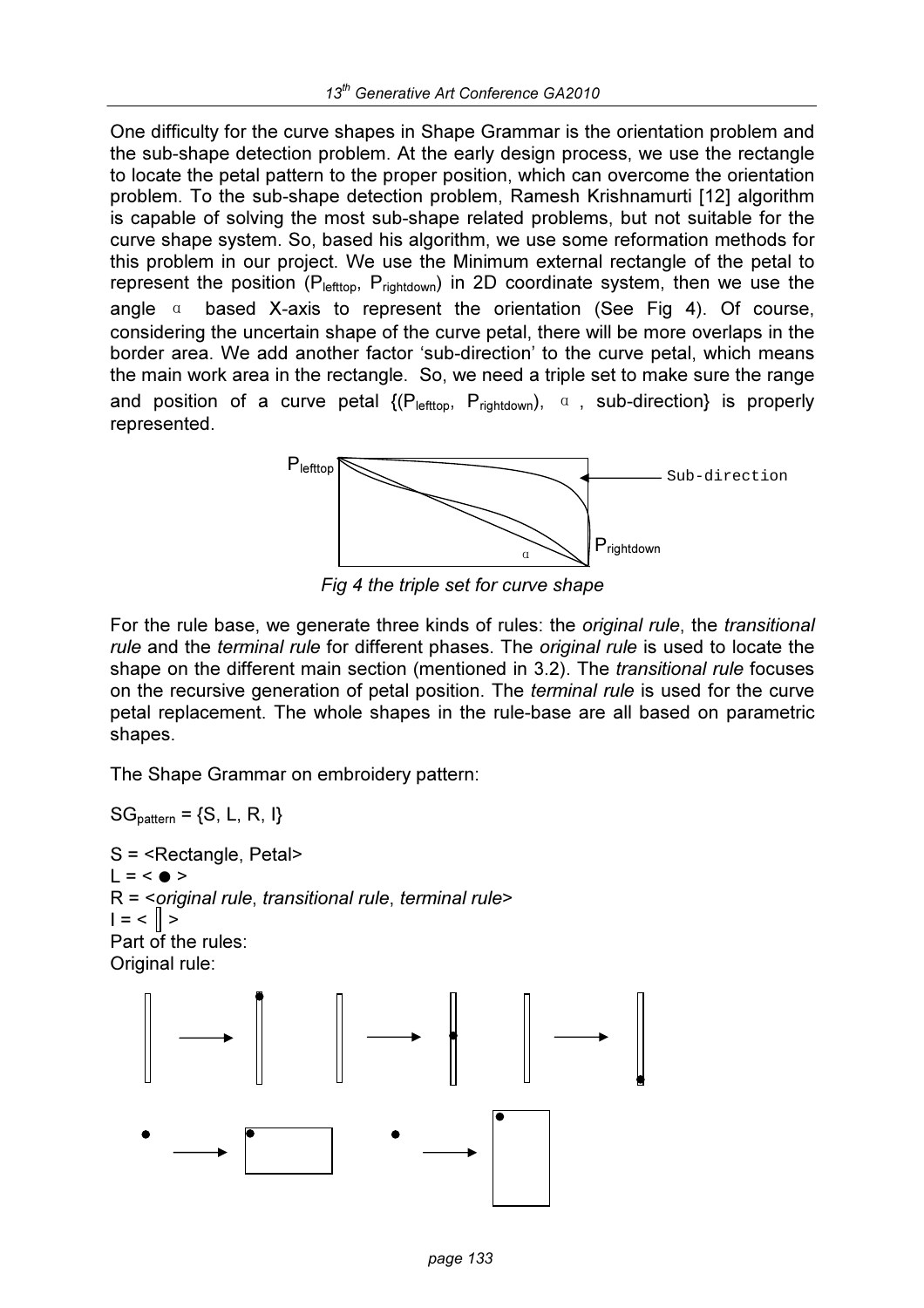Transitional rule



## 4 System Framework

## 4.1 Structure of System

For the higher flexibility and compatibility, we present an open structure system, which is composed of four layers: User Layer, Transport Layer, Application Layer and Element Layer. From the higher to the lower, services and data flow are transported from the system under the MFC framework and Message System of the OS. The program can contain the data and services from the same layer and the lower layer, while it only require the services from the higher layer, which is the same as the Ring-Protection Mechanism in Operate System.

This four layers structure allows everyone focus only on their personal function. So, it is convenient to update the system, in order for the designer to concentrate all the efforts on single aspect without many interferential factors. The User Layer mainly collects the data information from the users, such as the mouse movement affairs, keyboard affairs and user-system interaction affairs. The Transport Layer looks like an interpreter which can translate the collecting information into *system calls*. The Application Layer controls the functional operations and takes charge of the main algorithm implementation. The Element Layer is for saving all the operational objects. The reason of increasing to this layer is to separate the operation and operational object for the convenience of enlarging the system implemental range (See Fig 5).



*Fig 5 the system structure*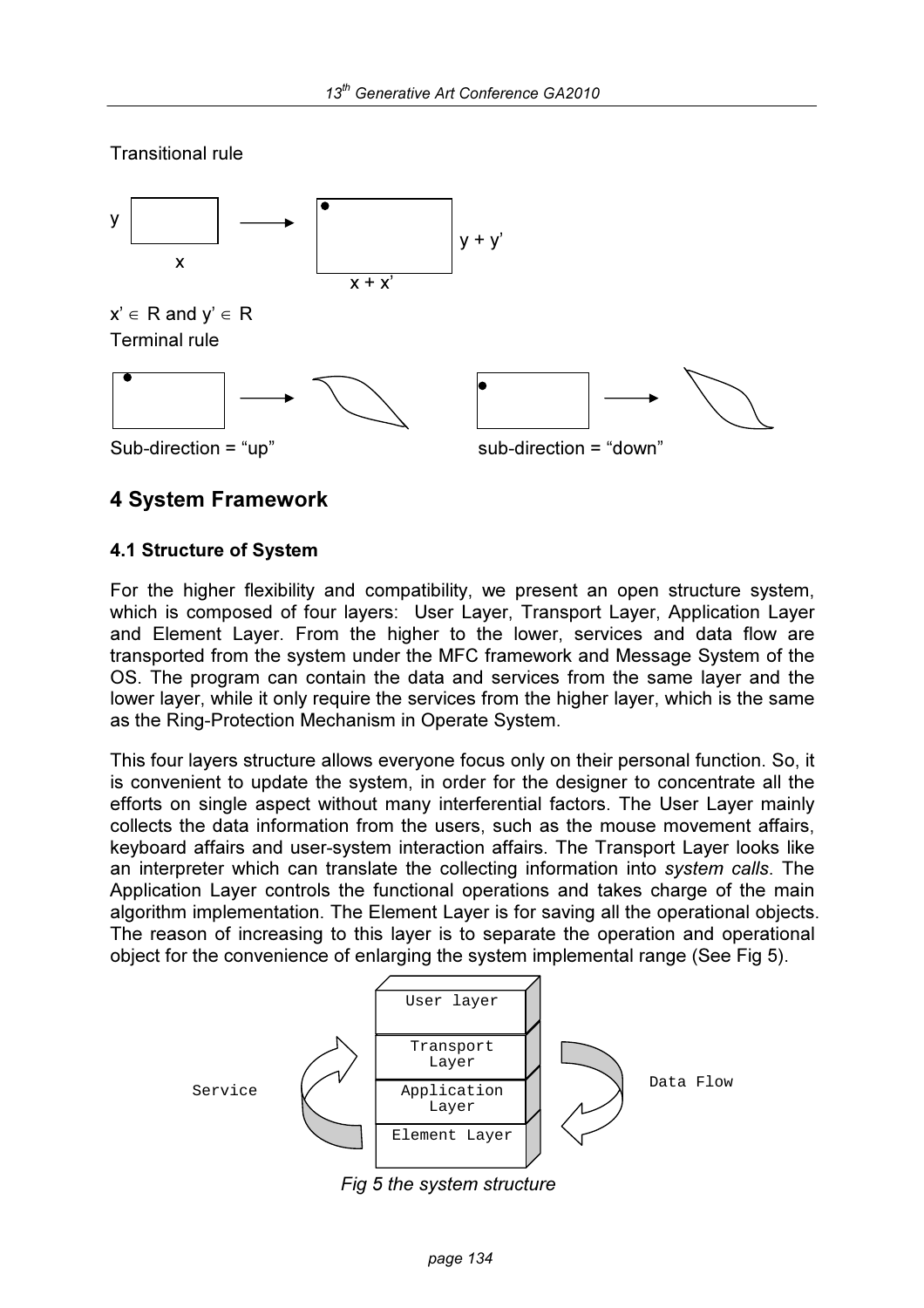## 4.2 Knowledge representation

For most art design systems and researches, knowledge representation always becomes the key issue or a difficulty, since the important thing is to bridge between subjectivity and objectivity. Especially in the digital system, to find a reasonable model to represent the knowledge and to introduce a proper paradigm used in computational framework is the essential step to connect the design patterns and the virtual production. Gero and Ding's work [13] give us a good sample for this point.

We introduce a complex net relationship to represent the pattern design knowledge. The top end represents the physical features of the pattern, and the bottom end means the evaluation factors of the system (See Fig 6)



*Fig 6 the Embroidery Pattern representation model* 

## 5 Experiment

We present an auto-generation system embedding Shape Grammar to create Yunnan embroidery patterns by the characters of the existing products. The generative computational model is implemented in Microsoft Visual 2003 C++ environment on 2-dimensional space.

#### 5.1 Initial Experiment

In this study, we wish to determine if it is possible to generate the similar patterns by the characters abstracted form the real ones. Under the Shape Grammar theory,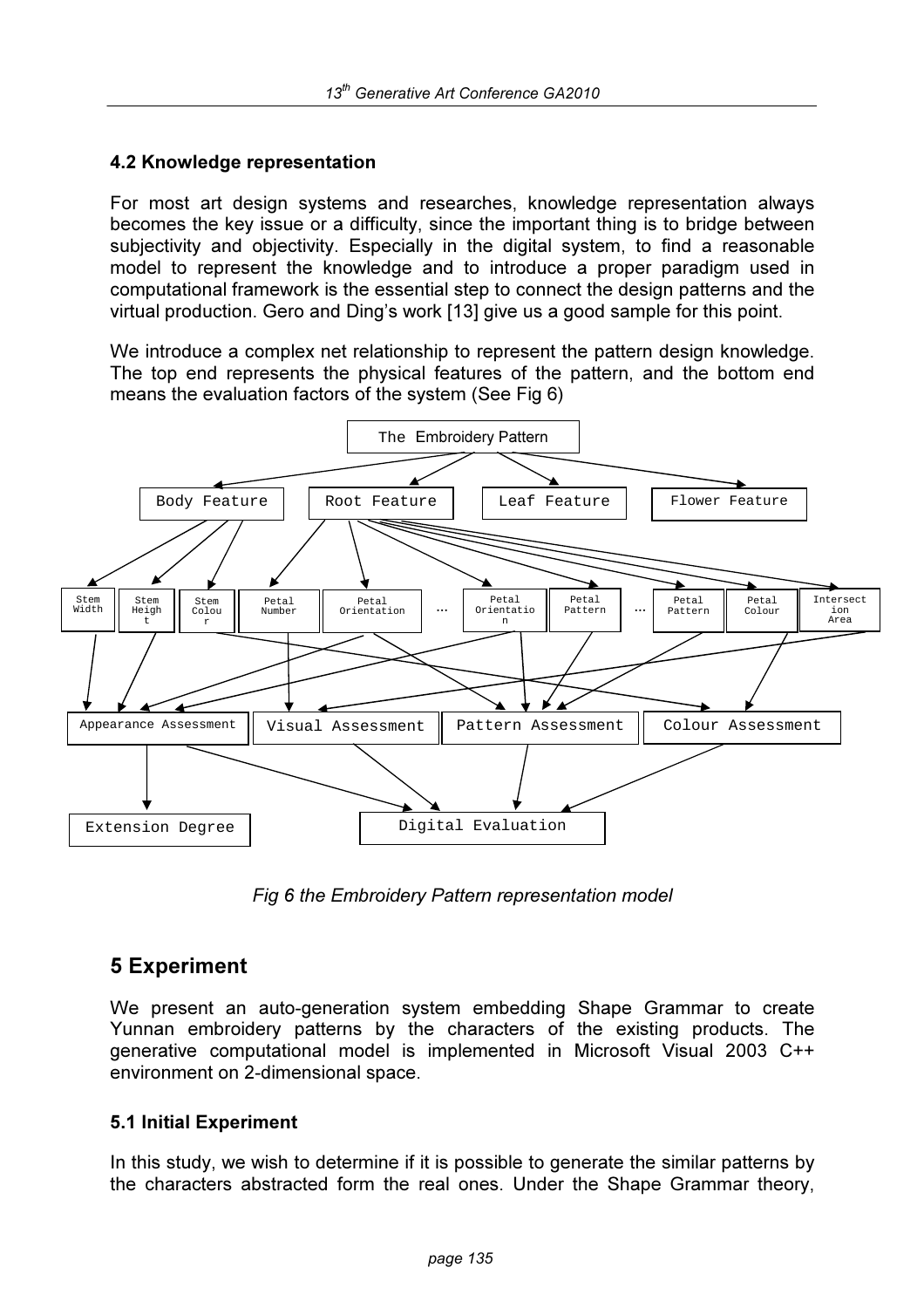there are four steps to generate a complete pattern (See Fig 7). With the transitional rules and original rules, we can build many pattern distributions untill we feel satisfied.



*Fig 7 the snapshot of single step generation*  (a) Stem Creation Step, (b) Control Point Creation Step (c) Framework Creation Step, (d) Pattern Confirmation Step

### 5.2 Communicational Interaction

Shape Grammar is treated as a design language in this system. So we add some interaction operations to it. Obviously, the output of the system, the visual result form work space, is what the system tells us. There are two types of input excepted the parameter input: the petal generating input and the evolutionary input.

As the open structure system, we can increase new petal generating method easily by programmer in the Element Layer. What we increased is a generation method, not the specific shape, which is useful to operate by Shape Grammar rules. As a result, system users could choose their favourite petal patterns to save in a XML database for the terminal rules (mentioned in 3.3). We offer the auto-variation function for users to choose the pattern through generative computer model, which is the designer's accepted working way. It means that users could press "variation" button and wait in front of the screen to watch the different visual patterns one by one. When finding the interesting one, they could press "stop" and "save" button to save it to the database. Different system users can build their personal XML database to persist their own design thinking (See Fig 8).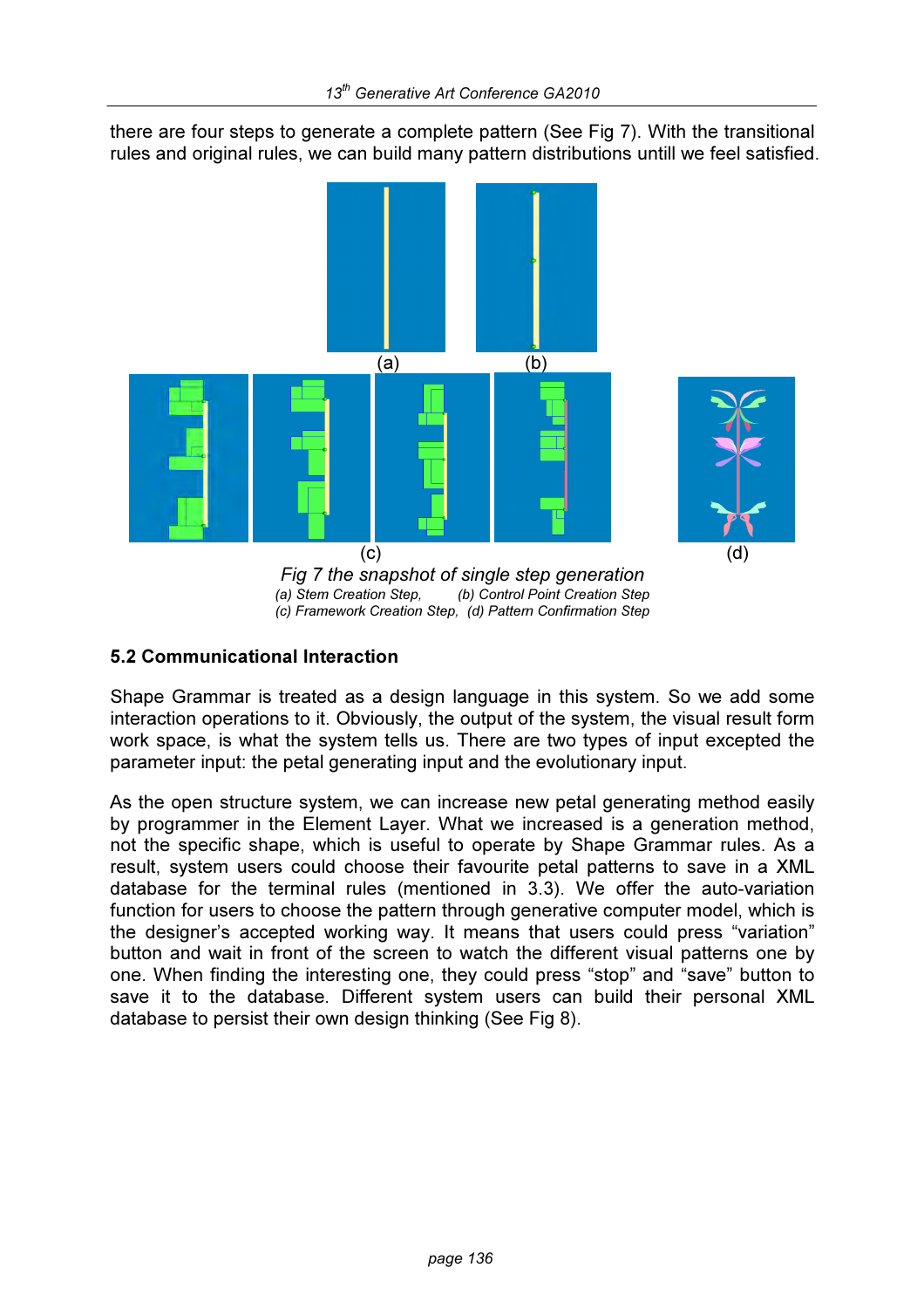| Pattern Generation<br>Database: XMLDataBase<br>CreateDB                            | Titlettern - IYM'ntternfact11<br>Eds 24t Seiphers Grate Stertin for St. Saturn<br>DE SO DO EXO A BOS O BASSESSE.<br>4x<br><b>Fattern</b><br><b>Pattern Generation</b> | $-5x$ |
|------------------------------------------------------------------------------------|-----------------------------------------------------------------------------------------------------------------------------------------------------------------------|-------|
| Pattern Type: Type1<br>$\vert$<br>Expectation:<br>up-curve<br>$\blacktriangledown$ | Database Officialism Created<br><b>Pattern Type Tope L</b><br>×<br>Eqectator: IsaFoune<br>$\left  \cdot \right $<br>Pactor:                                           |       |
| Factor:<br>variation<br>stop                                                       | dip.<br>verlation<br>Save Pattern<br><b>Database</b><br><b>SMLDataBase</b><br><b>Description:</b><br><b>No</b><br>$\blacksquare$<br>SavePattern                       |       |
| Save Pattern                                                                       |                                                                                                                                                                       |       |
| Database:<br><b>XMLDataBase</b><br>Description:<br>lup<br>$\blacktriangledown$     |                                                                                                                                                                       |       |
| SavePattern                                                                        | <b>Tuttern IngleTrm Probetion</b><br><b>Banda</b>                                                                                                                     |       |

*Fig 8 the snapshot of pattern generation work environment* 

## 5.3 Evolution Method

After the initial experiment, we collected some useful data and analysed the rusults. Unfortunately, the result is not satisfactorying as there are many overlaps in the patterns, and some unexpectation transformations appeared in the final pattens as the transitional rules operating. Through Shape Grammar model, we could get various petal patterns in a huge amount, with some interesting but some more uninteresting. To find the best solution in a huge space is not the advantages of Shape Grammar, which is only good at generating. For improving the qualities of products, we need another communicational interaction – Evolution Method.

When the generation is finished, we can evaluate the result by the digital evalutaion. The Appearance Assessment, Visual Assessment and Pattern Assessment are all involved in the evalutation process. Every assessment depends on the autoevalution by computer and user evalution mechanism. For example, the Visual Assessment focused on the petal numbers and the intersecting area.

E<sub>visual</sub> =  $\alpha$  \*E<sub>numbe</sub>r +  $\alpha$  \*E<sub>intersection</sub> +  $\beta$  \*E<sub>user</sub>, where  $\alpha$ ,  $\beta$  is Impact factor

 factor1 number>=5 E<sub>number</sub> =  $\begin{cases}$  factor2 number∈ [2, 4] factor3 number<2&&number>=0

, where factor1, factor2, factor3 are impact factors operating in the next generating process.

 $E_{intersection}$ =factor<sub>i</sub>, (arcsin(abs(y<sub>Pleft-Pright</sub>)/sqrt(x<sub>Pleft-Pright</sub><sup>2</sup> + y<sub>Pleft-Pright</sub><sup>2</sup>), sub-direction)

, where factor<sub>i</sub> is impact factors operating in the transitional rules chosen process for the next generation.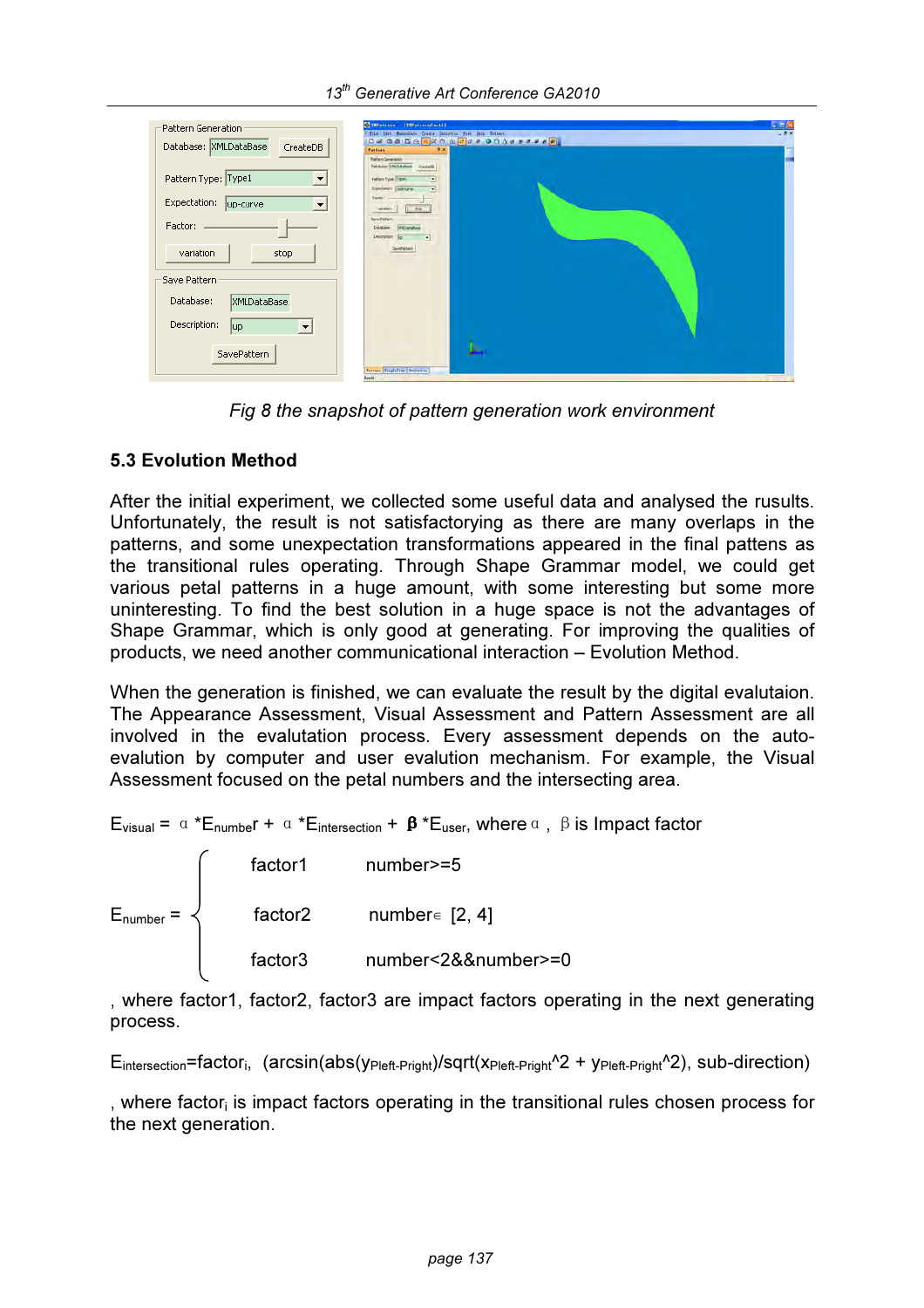The E<sub>user</sub> is a pipe for user to intervene in the evolutionary direction. User could orient the system development to their favourite direction. Some results of evolution are showed in Fig 9.



(a) the 1 generation (b) the 5 generation (c) the 15 generation (d) the 25generation

## 6 Conclusion and Future Research

In this paper, we presented a generative system embedding Shape Grammar on Yunnan embroidery Pattern design, which can stimulate designers' inspiration and reduce the design time effectively. With the knowledge representation used in this system, we could build the connection between the physical characters of the real products and the digital features of the computer model. The auto-variation petal mechanism is a good beginning on visualizing generative systems, especially for the design environment. It can support plentiful reasonable solutions through the powerful computational ability of the digital system for designers, while the generation method is specified by programmer at present. The communicational function based on the open structure framework proved the improtance between users and system, supporting interactive activities in a cooperative work group.

There are many improvements which need to be done in the future for more practical and valuable purposes. Firstly, the communicational function should be improved with more friendly interface for designers, which can reduce the exception by unintentional operations. A comfortable and easy-operational working environment is our aim. Secondly, how to evaluation the curve lines is always a puzzle in nonorthogonal graphic system, which is important to the petal pattern evalution. Thirdly, a more free general petal auto-variation mechanism is required. The petal pattern generation method should be specified by users, not the programmers, in the same way as the artists' pencil and paper work. Then, color is essential for the visualization system. It is worthy to improve the color algorithm in this system for more pretty visual effect. Lastly, we need do more researches on evolutionary method in order to find more interesting solutions effectively in the solution space.